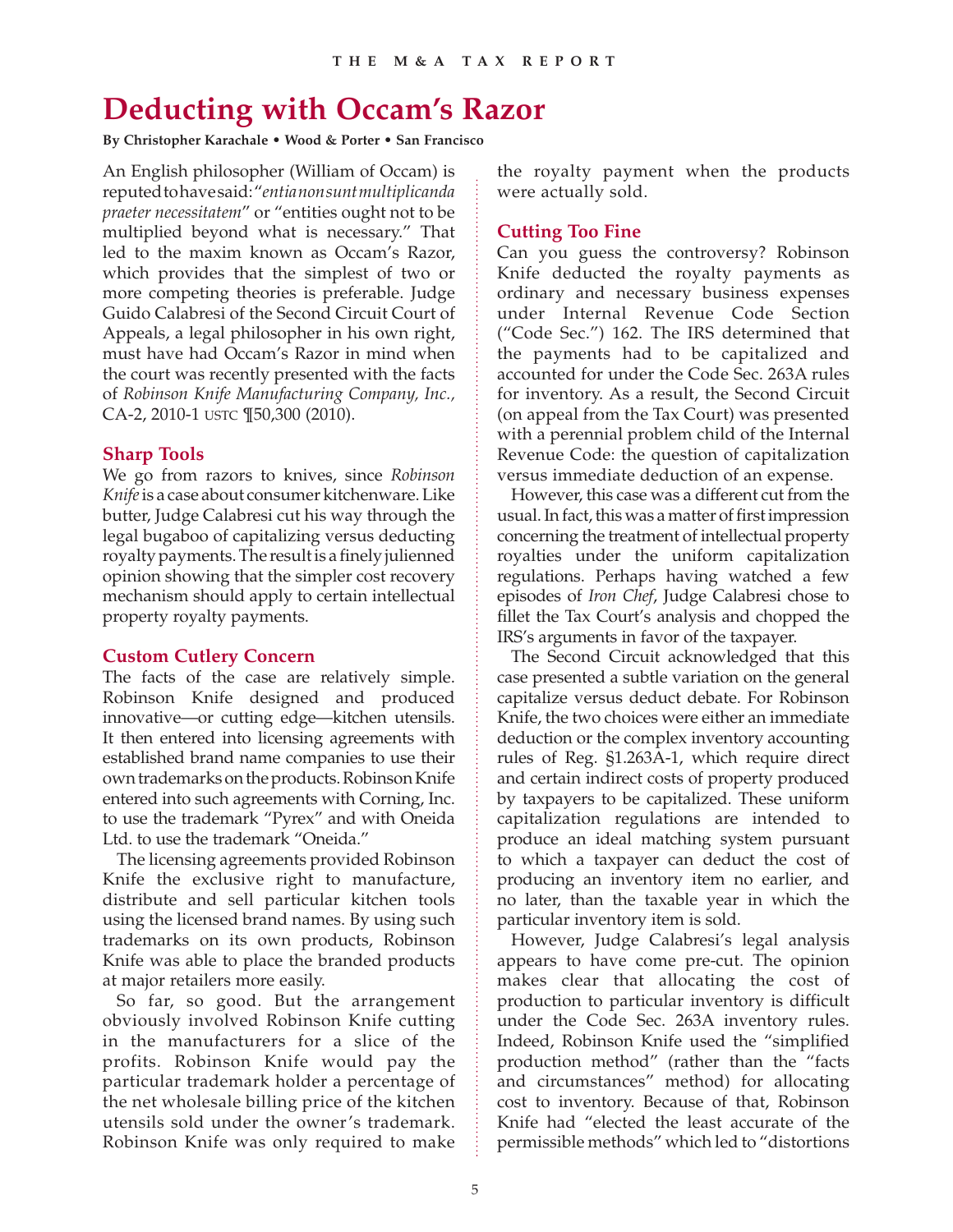of income." Before a judge who prefers the simplicity of economic efficiency, the IRS was skewered before the case even began.

### **Use the Right Knife**

Chefs carry their own knives, since using exactly the right one is important. That's not unlike tax lawyer arguments. Robinson Knife made three arguments that the trademark royalty payments should not have to be capitalized.

First, it argued that *all* royalty payments are deductible as marketing, selling, advertising or distribution costs under Reg. §1.263A-1(e)  $(3)(iii)(A)$ . Second, it asserted that royalty payments that are not incurred in securing the contractual right to use a trademark should be deductible pursuant to Reg. §1.263A-1(e)(3)(ii) (U). Finally, Robinson Knife argued that the royalty payments were deductible since they were not costs properly allocable to property it had produced or costs incurred by reason of the performance of production activities, as described in Reg. §1.263A-1(e)(3)(i).

# **Dull-Edged Appeal**

The Second Circuit easily dismissed Robinson Knife's first two arguments as overbroad readings of the regulations. Reg. §1.263A- $1(e)(3)(iii)(A)$  provides generally that selling, advertising, or distribution costs of produced property do not need to be capitalized. However, the court was not persuaded that *all* trademark royalty payments were selling, advertising or distribution costs. After all, certain royalty payments (lumpsum minimums) are fixed and do not vary with the number of products actually sold. Similarly, manufacturing-based royalty payments are made at the time of production. This is so despite the fact that the products may actually be sold in a subsequent year. Thus, a broad rule allowing for an immediate deduction for *all* royalty payments would defeat the goal of Code Sec. 263A to match expenses and related income.

Robinson Knife's second argument also didn't make the cut. Reg.  $$1.263A-1(e)(3)$ (ii)(U) provides that licensing and franchise costs, including costs incurred in securing a contractual right to use a trademark, must always be capitalized. Robinson Knife argued that this rule applies only to lump sum minimum (fixed) royalty payments. Unfortunately, the court was not persuaded.

As with Robinson Knife's first argument, the Second Circuit found the cutlery maker's reading of Reg.  $$1.263A-1(e)(3)(ii)(U)$  too broad. It also seemed contrary to the matching principle that underlies Code Sec. 263A. If the cited regulation only applied to particular fixed royalty payments, other royalty payments might be deductible in years prior to the actual sale of the product.

#### **Cut to the Chase**

Robinson Knife's third argument finally allowed the Second Circuit to trim away the Tax Court's analysis. The Tax Court had ruled that Robinson Knife acquired the right to use the Pyrex and Oneida trademarks as part of its production process. Therefore, pursuant to Reg. §1.263A-1(e)(3)(i), the royalty payments had to be capitalized. The Tax Court believed such costs were incurred by reason of Robinson's producing the Pyrex- and Oneida-branded kitchen tools.

However, the Second Circuit pointed out that the Tax Court had confused the taxpayer's licensing agreement with its royalty payments, which were as different as a paring and a boning knife. The Tax Court focused on whether Robinson Knife's licensing agreements "directly benefited or were incurred by reason of the performance of production activities." In contrast, the Second Circuit recognized that the payments at issue were the royalty payments, which were made *after* the branded items were sold. This was not about the licensing agreement initially signed by Robinson Knife and the trademark holders by which the costs were paid.

Based on this distinction, the court found that the royalty payments were not incurred by reason of the performance of production activities. Given its contract, Robinson Knife could have manufactured, *i.e.,* performed production activity on, as many utensils as it wanted. However, unless it actually *sold* the inventory bearing the licensed trademark, the clever custom cutlery concern would owe no royalties whatsoever.

That was a critical distinction. It meant these sale-based royalties could be immediately deducted. They were ordinary and necessary business expenses under Code Sec. 162 since